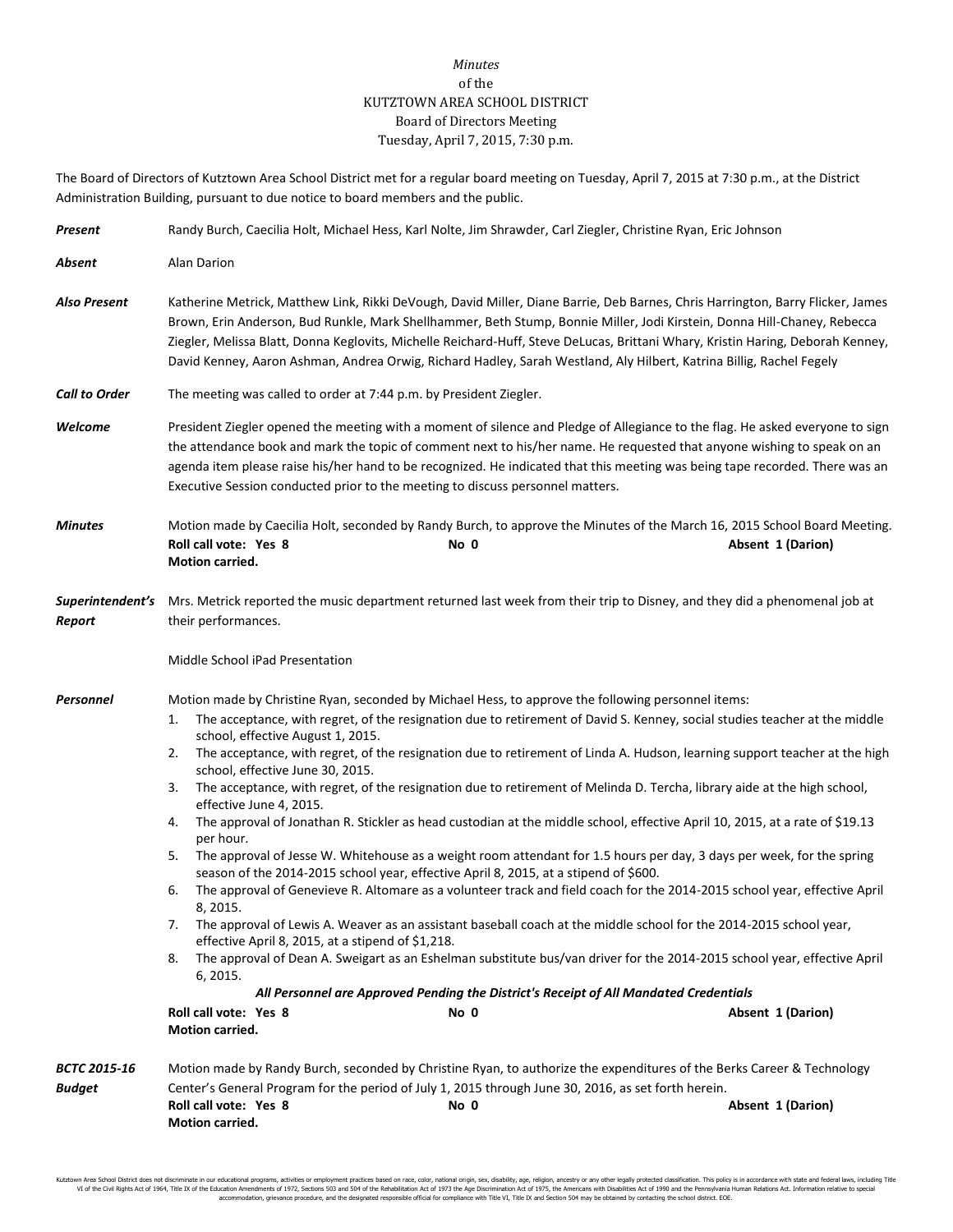| Herbein +<br>Company                       | Motion made by Karl Nolte, seconded by Caecilia Holt, to approve the agreement with Herbein + Company to provide auditing<br>services for the years ending June 30, 2015, 2016, and 2017 with the option to renew for 2018 and 2019. Cost per year is not to<br>exceed \$20,200.                               |                                                                              |      |                                                                                                    |                                                                                                                          |  |  |  |
|--------------------------------------------|----------------------------------------------------------------------------------------------------------------------------------------------------------------------------------------------------------------------------------------------------------------------------------------------------------------|------------------------------------------------------------------------------|------|----------------------------------------------------------------------------------------------------|--------------------------------------------------------------------------------------------------------------------------|--|--|--|
|                                            | Roll call vote: Yes 7<br>Motion carried.                                                                                                                                                                                                                                                                       |                                                                              | No 0 | N/A 1 (Shrawder)                                                                                   | Absent 1 (Darion)                                                                                                        |  |  |  |
| <b>Maxatawny Twp</b><br>Permit             | Motion made by Eric Johnson, seconded by Karl Nolte, to approve the Early Learning Center to seek a zoning permit for<br>"Change of Property Use" for the two rooms they lease at the District Administration Building. The change they are seeking is to<br>extend the hours of use to 7:00 a.m. to 6:30 p.m. |                                                                              |      |                                                                                                    |                                                                                                                          |  |  |  |
|                                            | Roll call vote: Yes 8<br>Motion carried.                                                                                                                                                                                                                                                                       |                                                                              | No 0 |                                                                                                    | Absent 1 (Darion)                                                                                                        |  |  |  |
| <b>Health Insurance</b><br>Representative  |                                                                                                                                                                                                                                                                                                                |                                                                              |      | the Berks County School Districts Health Trust for the term of July 1, 2015 through June 30, 2017. | Motion made by Christine Ryan, seconded by Michael Hess, to appoint David J. Miller as the management representative for |  |  |  |
|                                            | Roll call vote: Yes 8<br>Motion carried.                                                                                                                                                                                                                                                                       |                                                                              | No 0 |                                                                                                    | Absent 1 (Darion)                                                                                                        |  |  |  |
| <b>Dental Insurance</b><br>Renewal         | Motion made by Randy Burch, seconded by Caecilia Holt, to approve the renewal of the dental insurance agreement with<br>United Concordia for the 2015-2016 school year. There is no change in rates.                                                                                                           |                                                                              |      |                                                                                                    |                                                                                                                          |  |  |  |
|                                            | Roll call vote: Yes 8<br>Motion carried.                                                                                                                                                                                                                                                                       |                                                                              | No 0 |                                                                                                    | Absent 1 (Darion)                                                                                                        |  |  |  |
| <b>Vision Insurance</b><br>Renewal         | Motion made by Jim Shrawder, seconded by Christine Ryan, to approve the renewal of the vision insurance agreement with<br>Capital Blue Cross for the 2015-2016 school year. There is no change in rates.                                                                                                       |                                                                              |      |                                                                                                    |                                                                                                                          |  |  |  |
|                                            | Roll call vote: Yes 8<br>Motion carried.                                                                                                                                                                                                                                                                       |                                                                              | No 0 |                                                                                                    | Absent 1 (Darion)                                                                                                        |  |  |  |
| <b>Software</b>                            | Special Education Motion made by Caecilia Holt, seconded by Eric Johnson, to approve the Service Level Agreement for Special Education<br>Application Software with the Berks County Intermediate Unit through the end of the 2017-2018 school year.                                                           |                                                                              |      |                                                                                                    |                                                                                                                          |  |  |  |
|                                            | Roll call vote: Yes 8<br>Motion carried.                                                                                                                                                                                                                                                                       |                                                                              | No 0 |                                                                                                    | Absent 1 (Darion)                                                                                                        |  |  |  |
| <b>Real Estate Tax</b><br><b>Exemption</b> | Motion made by Christine Ryan, seconded by Karl Nolte, to exempt property PIN #45-5415-00-83-6908- from real estate<br>taxes as defined by the Disabled Veterans Real Property Tax Exemption Certification.                                                                                                    |                                                                              |      |                                                                                                    |                                                                                                                          |  |  |  |
|                                            | Roll call vote: Yes 7<br>Motion carried.                                                                                                                                                                                                                                                                       |                                                                              | No 0 | N/A 1 (Shrawder)                                                                                   | Absent 1 (Darion)                                                                                                        |  |  |  |
| 2015 Summer                                | Motion made by Caecilia Holt, seconded by Eric Johnson, to approve the following summer programs and staffing for 2015:<br><b>School Programs</b> Elementary Summer Reading Program                                                                                                                            |                                                                              |      |                                                                                                    |                                                                                                                          |  |  |  |
|                                            | Staff:                                                                                                                                                                                                                                                                                                         | Jade E. Dahlquist<br>Lori E. Arndt                                           |      | Jane E. Venkauskas<br>Ann L. Dietrich                                                              |                                                                                                                          |  |  |  |
|                                            | Librarian:                                                                                                                                                                                                                                                                                                     | Kerri L. Schegan<br>Joyce E. Burch (2 days per week)                         |      |                                                                                                    |                                                                                                                          |  |  |  |
|                                            | Coordinator:                                                                                                                                                                                                                                                                                                   | Donna A. Keglovits (stipend of \$500)                                        |      |                                                                                                    |                                                                                                                          |  |  |  |
|                                            | <b>Staff Dates:</b>                                                                                                                                                                                                                                                                                            | June 15 (teacher preparation day)                                            |      |                                                                                                    |                                                                                                                          |  |  |  |
|                                            |                                                                                                                                                                                                                                                                                                                |                                                                              |      | hours per day for weeks 1 and 6), at a rate of \$24.50 per hour (current curriculum rate)          | June 16-July 23 (Monday through Thursday), 24 days total (including prep day) for 3.5 hours per day (4.5                 |  |  |  |
|                                            | <b>Student Dates:</b>                                                                                                                                                                                                                                                                                          | June 16-July 23 (Monday through Thursday), 23 days total                     |      |                                                                                                    |                                                                                                                          |  |  |  |
|                                            |                                                                                                                                                                                                                                                                                                                | (Tuesday through Thursday - first week only)                                 |      |                                                                                                    |                                                                                                                          |  |  |  |
|                                            | Middle School Summer Program                                                                                                                                                                                                                                                                                   |                                                                              |      |                                                                                                    |                                                                                                                          |  |  |  |
|                                            | Staff:                                                                                                                                                                                                                                                                                                         | Mathematics - Justin Q. Dahlquist                                            |      |                                                                                                    |                                                                                                                          |  |  |  |
|                                            | <b>Staff Dates:</b>                                                                                                                                                                                                                                                                                            | Reading/Language Arts - Timothy N. Haas<br>June 15 (teacher preparation day) |      |                                                                                                    |                                                                                                                          |  |  |  |
|                                            |                                                                                                                                                                                                                                                                                                                |                                                                              |      |                                                                                                    | June 16-July 23 (Monday through Thursday), 24 days total (including prep day) for 3.5 hours per day (4.5                 |  |  |  |
|                                            |                                                                                                                                                                                                                                                                                                                |                                                                              |      | hours per day for weeks 1 and 6), at a rate of \$24.50 per hour (current curriculum rate)          |                                                                                                                          |  |  |  |
|                                            | <b>Student Dates:</b>                                                                                                                                                                                                                                                                                          | June 16-July 23 (Monday through Thursday), 23 days total                     |      |                                                                                                    |                                                                                                                          |  |  |  |
|                                            |                                                                                                                                                                                                                                                                                                                | (Tuesday through Thursday - first week only)                                 |      |                                                                                                    |                                                                                                                          |  |  |  |
|                                            | Cost:                                                                                                                                                                                                                                                                                                          |                                                                              |      | \$75 per course for resident students; \$100 per course for out-of-district students               |                                                                                                                          |  |  |  |

Kutztown Area School District does not discriminate in our educational programs, activities or employment practices based on race, color, national origin, sex, disability, age, religion, ancestry or any other leally prote